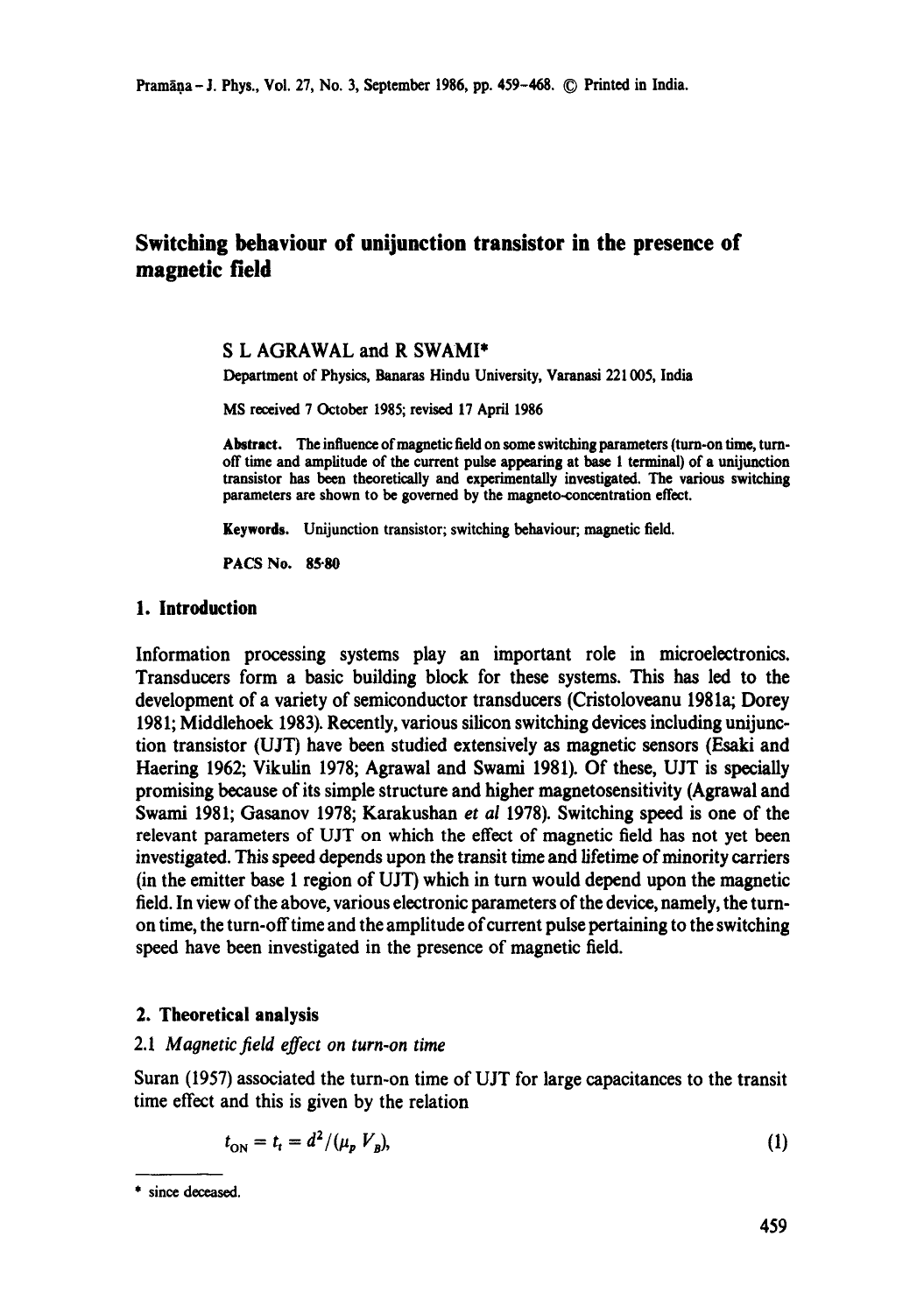where  $V_B = \eta V_{BB} \mu_p$  is the minority carrier mobility, d is the emitter base 1 distance in UJT bar,  $\eta$  is the intrinsic stand-off ratio and  $V_{BB}$  is the voltage applied between base 2 and base 1 terminal. For small capacitive loads, this expression does not hold good as the operating point of UJT cannot be considered in the saturation region upon firing (Doyle 1973).

Figure 1(a) gives a typical relaxation oscillator circuit. The equivalent circuit controlling the output waveform is given in figure 1(b). The details of the waveform for high and low capacitance values are shown in figure l(c). In the equivalent circuit, resistance R has not been indicated since the current flowing through R is negligible as compared to the discharging current. The nodal equation for figure 1(b) is:

$$
\frac{Q}{C} + I(R_1 - \bar{R}_d) + \bar{L}\frac{dI}{dt} = 0,
$$
\n(2)

where  $Q$  is the instantaneous charge on the capacitor,  $I$  is the current during the discharge process,  $\bar{R}_d$  and  $\bar{L}$  are the effective average resistance and inductance of UJT. The solution of  $(2)$  in the form of current I is

$$
I = \frac{-V_p \exp\left\{-\left(\frac{R_1 - \bar{R}_d}{2\bar{L}}\right)t\right\}}{2\bar{L}\left\{\left(\frac{R_1 - \bar{R}_d}{2\bar{L}}\right)^2 - \frac{1}{\bar{L}C}\right\}} \exp\left\{-\left\{\left(\frac{R_1 - \bar{R}_d}{2\bar{L}}\right)^2 - \frac{1}{\bar{L}C}\right\}^{1/2}t\right\}
$$

$$
-\exp\left\{\left\{\left(\frac{R_1 - \bar{R}_d}{2\bar{L}}\right)^2 - \frac{1}{\bar{L}C}\right\}^{1/2}t\right\},\tag{3}
$$



**Figure** 1. (a) UIT relaxation oscillator with base-I waveform. (b) Equivalent circuit of UJT relaxation oscillator during the discharge of capacitor. (e) Nature of current pulse for low and high capacitances.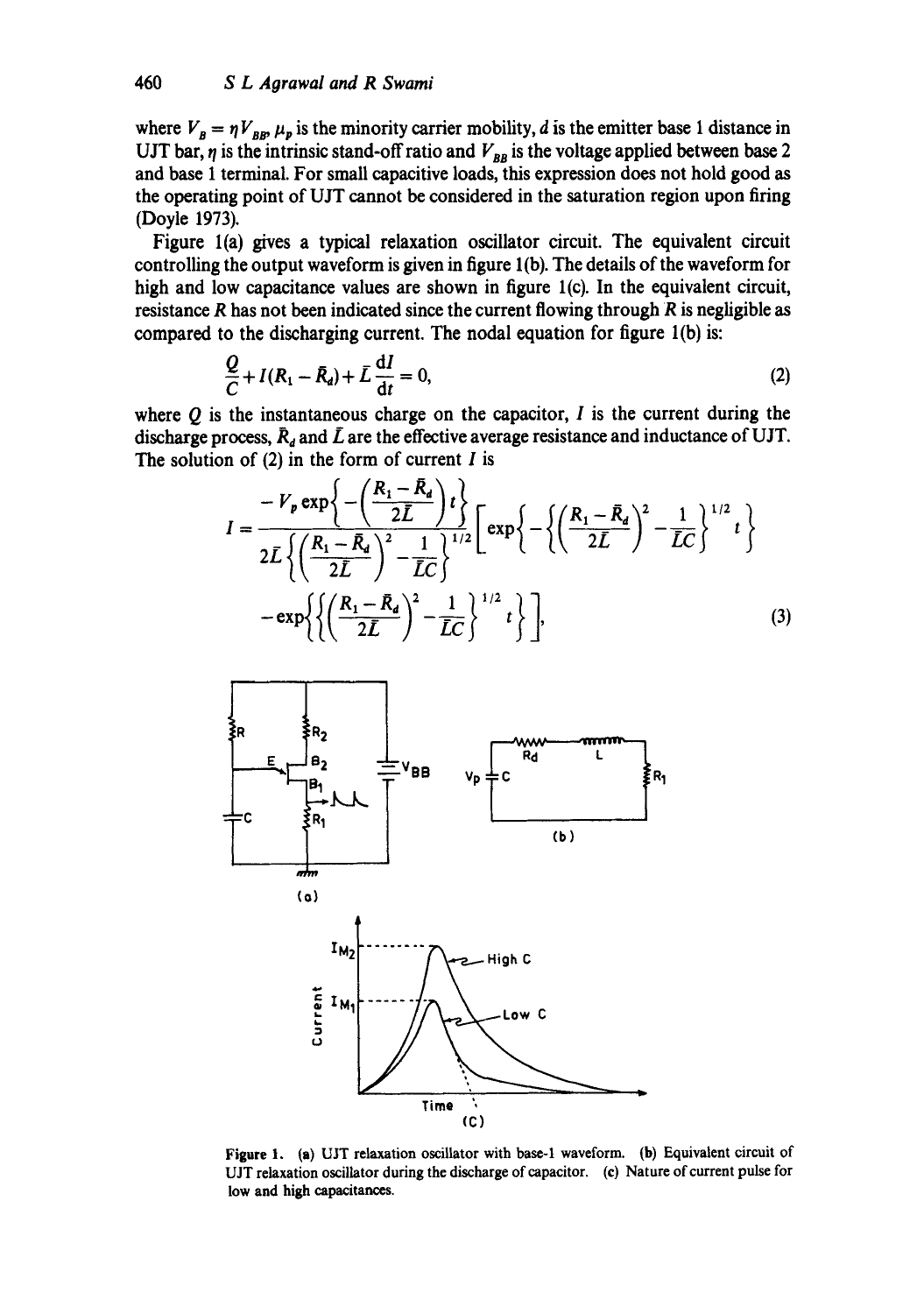where  $V_p$  is the peak point voltage of UJT. According to this expression, the current pulse behaviour during the discharge process would be determined by the following term

$$
\left\{\left(\frac{R_1-\bar{R}_d}{2\bar{L}}\right)^2-\frac{1}{\bar{L}C}\right\}^{1/2}
$$

The circuit would show oscillatory, critically damped and overdamped behaviour depending upon whether  $1/\bar{L}C$  is greater, equal to or less than  $(R_1 - \bar{R}_d)^2/4\bar{L}^2$ . For low capacitances, the oscillatory discharge is more probable since the condition

$$
\frac{1}{LC} > \left(\frac{R_1 - \bar{R}_d}{2\bar{L}}\right)^2
$$

is satisfied." On simplification (3) takes the form

$$
I = \frac{V_p \exp(\bar{R}_d t/2\bar{L})}{\bar{L}\{(1/\bar{L}C) - (\bar{R}_d/2\bar{L})^2\}^{1/2}} \sin[\{(1/\bar{L}C) - (\bar{R}_d/2\bar{L})^2\}^{1/2} t].
$$
 (4)

In the above expression resistance  $R_1$  has been omitted as we have adjusted  $\bar{R}_d \gg R_1$  in the present experimental circuit. It is apparent from (4) that current is zero at time  $t = 0$ and attains a maximum value at time t which is referred to as  $t_{ON}$  (the turn-on time). The decrease in current beyond this time is due to the sine factor. The sine-dominated discharge only occurs for approximately half a cycle due to superimposition of the decay of minority carriers on the capacitor discharge path in the neighbourhood of the valley point of the UJT I-V characteristics. In view of the above, the turn-on time of UJT is approximately one fourth of the total period of oscillation obtained from (4). Thus,

$$
t_{\rm ON} \simeq \frac{T}{4} = \frac{\pi}{2} \left\{ \frac{1}{\bar{L}C} - \left(\frac{\bar{R}_d}{2\bar{L}}\right)^2 \right\}^{-1/2}
$$
 (5)

According to the above expression,  $t_{ON}$  is a function of differential negative resistance and inductance. These  $(\tilde{R}_d$  and  $\tilde{L})$  are magnetic field dependent quantities (Agrawal 1982) and hence on differentiating (5) w.r.t, magnetic field and further simplification, we get

$$
\frac{1}{t_{\rm ON}}\frac{\Delta t_{\rm ON}}{\Delta B} = \frac{2t_{\rm ON}^2}{\pi^2} \left[ \left\{ \frac{1}{\bar{L}C} - \left( \frac{\bar{R}_d}{2\bar{L}} \right)^2 \right\} \frac{1}{\bar{L}\Delta B} + \frac{\bar{R}_d}{2\bar{L}^2} \frac{\Delta R_d}{\Delta B} \right].
$$
 (6)

Similarly, for large values of capacitances, the change in  $t_{ON}$  as a function of magnetic field can be written from (1) as:

$$
\frac{1}{t_{\rm ON}} \frac{\Delta t_{\rm ON}}{\Delta B} = -\frac{1}{\mu_p} \frac{\Delta \mu_p}{\Delta B}.
$$
 (7)

#### 2.2 *Magnetic change in turn-off time*

According to Daw and Mitra (1970) the turn-off time of unijunction transistor for large C values is given as,

$$
t_{\text{off}} \simeq (R_s + R_1) C \ln \left( \frac{V_p}{V_{\text{f}} - 1} \right),\tag{8}
$$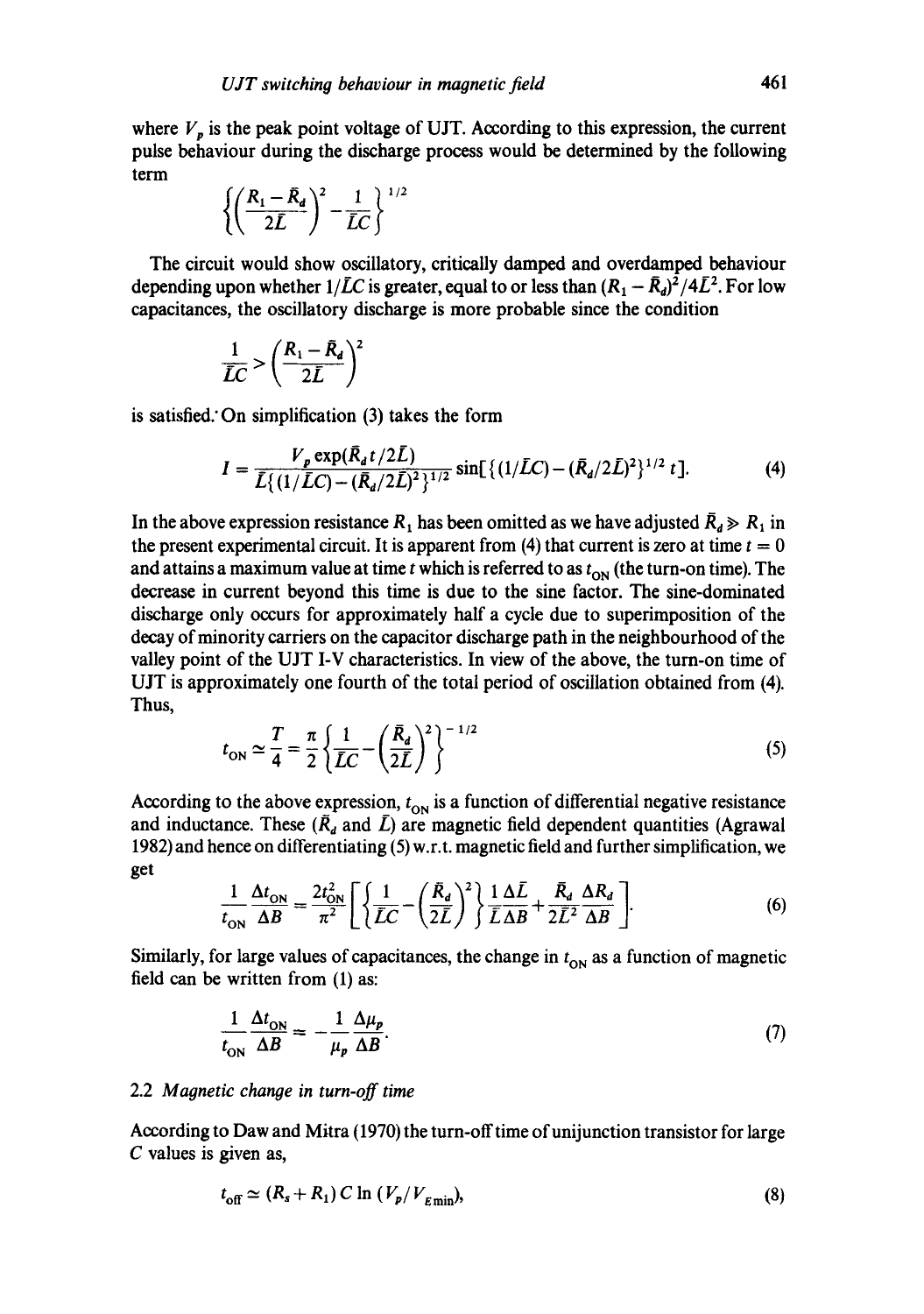where  $R_s$  is the saturation resistance of UJT,  $V_p$  is the peak point voltage and  $V_{E \text{ min}}$  is the minimum emitter voltage on static I-V characteristics curve of UJT. The magnetic field influence on the turn-off time can therefore be understood from the following equation which has been obtained upon differentiation and simplification of the above expression

$$
\frac{1}{t_{\rm off}}\frac{\Delta t_{\rm off}}{\Delta B} = \frac{1}{(R_{\rm s} + R_1)}\frac{\Delta R_{\rm s}}{\Delta B} + \frac{1}{\ln(V_p/V_{\rm mini}}) \left\{ \frac{1}{V_p} \frac{\Delta V_p}{\Delta B} - \frac{1}{V_{\rm mini}} \frac{\Delta V_{\rm mini}}{\Delta B} \right\}.
$$
 (9)

It should be emphasized here that (8) is not valid for small value of capacitances on account of the oscillatory discharge. For such capacitance, the turn-off time comprises of a time approximately equivalent to the turn-on time (equation (5)) and a major portion of the exponential decay time of minority carriers. Therefore, the magnetically-induced change in the turn-off time for low capacitances can be readily explained in terms of the magnetic field influence on these factors. In addition, the magnetic change in the amplitude of current pulse will also be involved here since the turn-off time is considered from the initiation of turn-off to  $10\%$  of the total pulse height.

## **3. Experimental**

Relaxation oscillator circuit of figure  $1(a)$  has been used to measure the switching speed of a cubic-structured UJT. In this circuit,  $R_1$  was kept quite small (5 ohm) to minimize its influence on the various switching parameters. The current pulse waveform was photographed for different magnetic fields both for low  $(1 \text{ n}f)$  and high  $(500 \text{ n}f)$ 



Figure 2. Voltage pulse waveform at base one of UJT for  $C = 1.0$  nf. (a)  $B = 0.0$ T; (b)  $B = 0.5T$  and (c)  $B = 1.0T$ .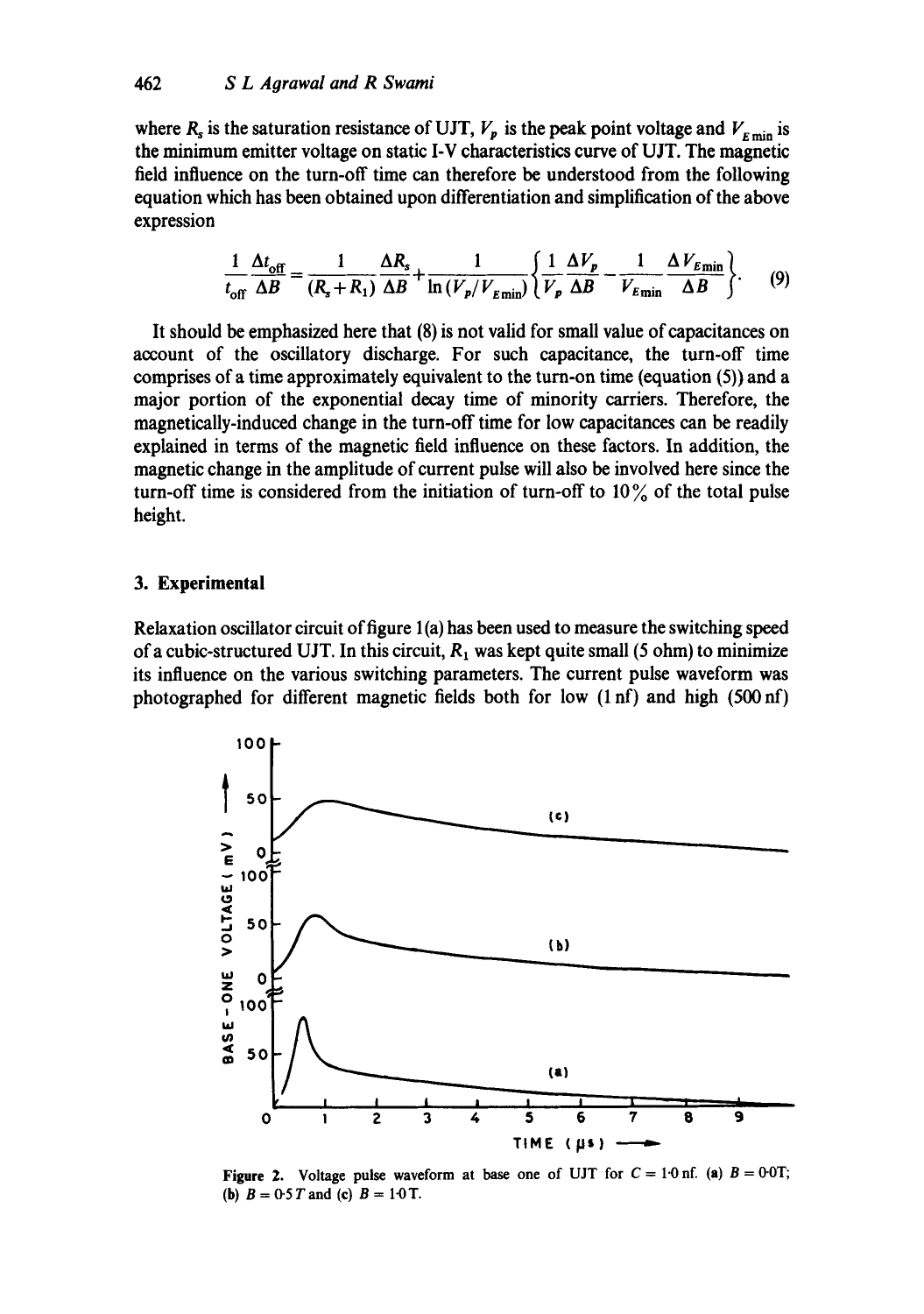

**Figure 3.** Voltage pulse waveform at base one of UJT for  $C = 50 \text{ onf.}$  (a) B  $= 0.0$  T; (b) 0.5 T and (c)  $B = 1.0$  T.

capacitances. Figures 2 and 3 show the current pulses obtained for three different magnetic fields. The turn-on time, the turn-off time and the amplitude of current pulse were determined from the recorded photographs. The results obtained are shown in figures 4, 5 and 6. In all the measurements the direction of magnetic field  $B^+$  with respect to the device configuration is shown in figure 7. Moreover the magnetic field acts uniformly on the whole device (figure 7).

#### **4. Results and discussion**

#### 4.1 *Effect of magnetic field on the amplitude of current pulse*

Magnetically-induced changes in the amplitude of current pulse (see figures 2 to 4) can be explained with the help of magnetic field-dependent differential negative resistance and inductance (Agrawai 1982; Agrawal and Swami 1985). For small capacitances, when the condition  $1/\bar{L}C \gg (\bar{R}_d/2\bar{L})^2$  in (4) holds good, the amplitude is proportional to  $L^{-1/2}$ . Agrawal (1982) showed that L increases with the magnetic field ( $B^-$ ) due to a decrease in the carrier mobilities and lifetime of the minority carriers. This decrease is on account of the deflection of carriers towards the surface of high recombination (Dobrovolski 1961; Dobrovolski and Lyashenko 1962; Cristoloveanu 1981b). The increase of L causes a decrease in the amplitude as is observed from figure 4. In the  $B^+$ direction, the amplitude of the current pulse first increases slightly before decreasing (figure 4). This effect is more pronounced for low capacitances and is probably due to the enhancement of lifetime (carriers being deflected towards the surface of lower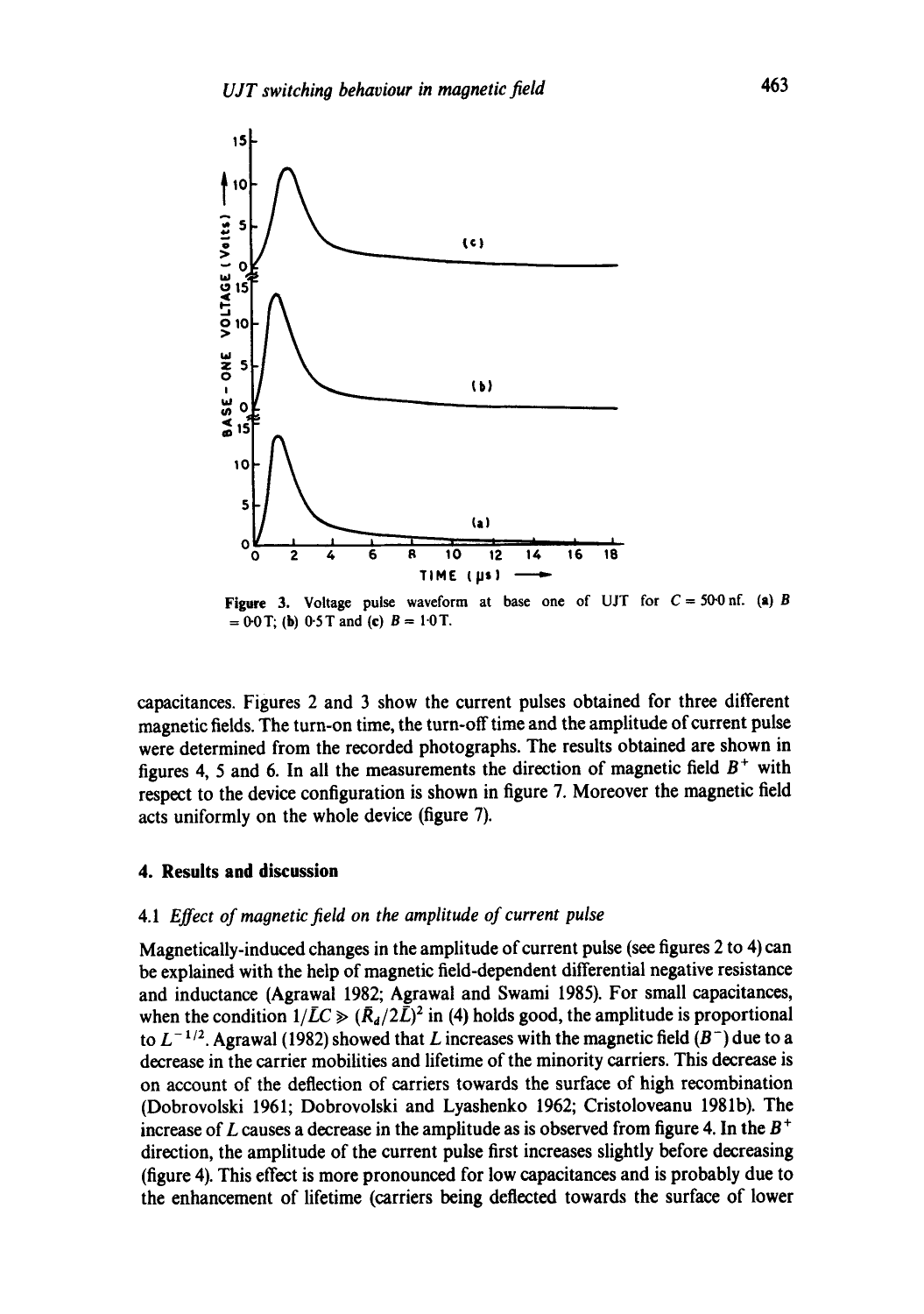

**Figure 4.** Variation of the amplitude of current pulse  $I_m$  with magnetic field for three capacitors. A, 1,0 nf; B, 50-0 nf; C, 500-0 nf.

recombination rate) for low values of  $B<sup>+</sup>$ . This increase in lifetime is over-compensated for large  $B<sup>+</sup>$  values due to the effect of transverse diffusion current (Cristoloveanu 1981b) thus reducing the lifetime of minority carriers. Subsequently  $I_m$  decreases with high  $B<sup>+</sup>$  values since L increases in this case.

For large values of capacitances, the amplitude  $I_m$  is governed by the static I-V characteristics at high injection levels. When the current in the diode-dominated region of UJT decreases on account of enhanced recombination (Agrawal and Swami 1981) the amplitude  $I_m$  diminishes as the magnetic field  $B^-$  enhances. This is seen from the experimental results of figure 4. The behaviour of lifetime of minority carriers for  $B^+$ magnetic field causes initially an increase of current in diode-dominated region of UJT before decreasing (Agrawal and Swami 1981). This in turn results in slight increase of  $I_m$ . before the decreasing trend.

#### 4.2 *Effect of maonetic field on turn-on time*

The effect of magnetic field on  $t_{ON}$  for high C values can be analyzed with the help of (7). Since the minority carrier mobility decreases with magnetic field  $B^-$ , the term  $\Delta\mu_p/\Delta B$ in (7) would be negative. This causes an increase in  $t_{ON}$  with the magnetic field ( $B^-$ ) for large C values as observed experimentally (figure 5). Further we note that for  $B^+$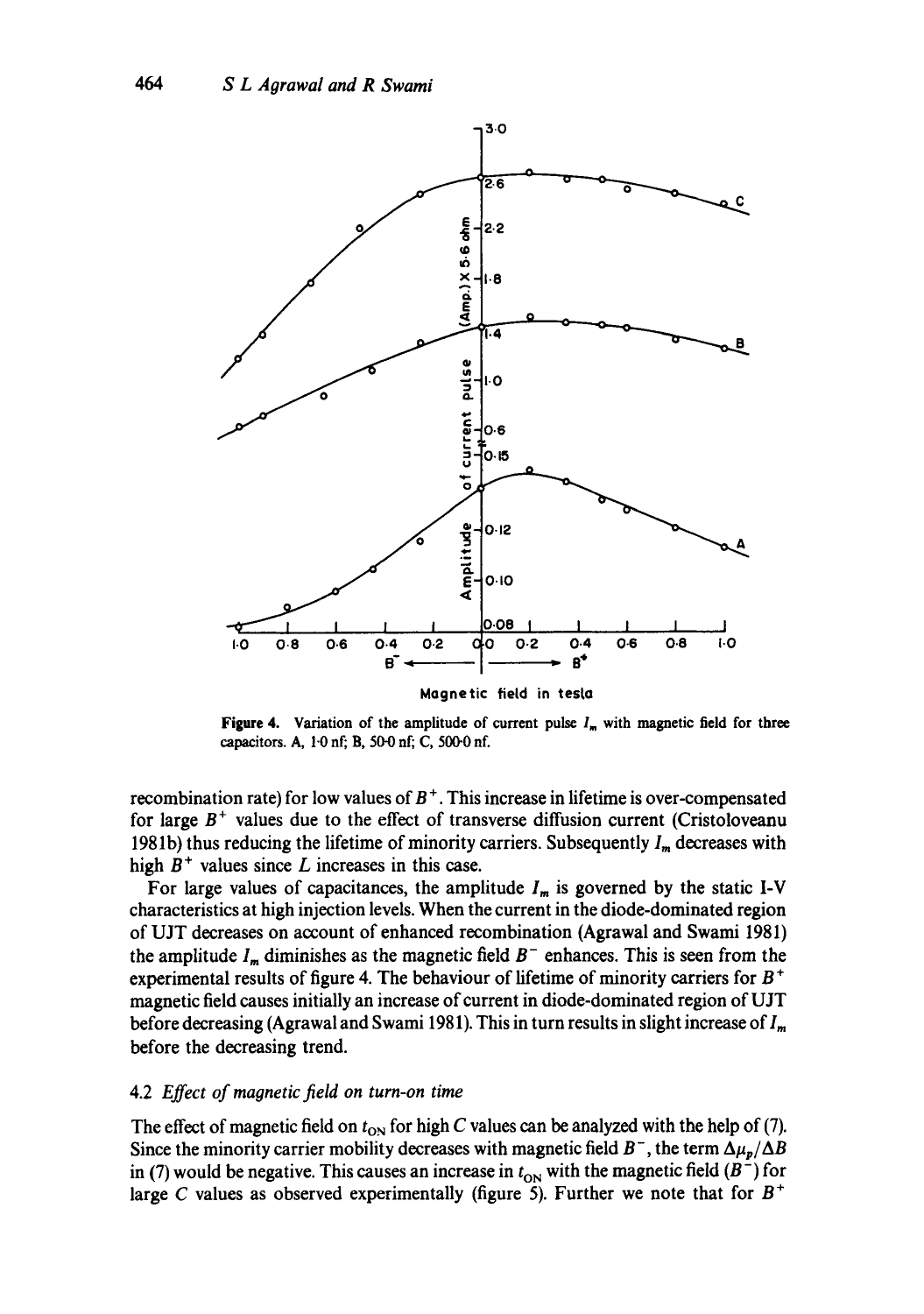

**Figure 5.** Variation of turn-on time of UJT with magnetic field for two capacitors. A, 1<sup>.</sup>0 nf; B, 500-0 nf.

direction  $t_{\rm ON}$  decreases before enhancing which can be explained considering the role of carrier recombination on the mobility of holes when they are deflected towards the surface having smaller recombination velocity as discussed in §4.1.

For low C values, the magnetic field dependence of  $t_{ON}$  can be understood from (6) derived in §2.1. The two terms appearing in (6), namely,  $R_d$  and L increase in the magnetic field  $B^-$  on account of a decrease in the lifetime of minority carriers and mobilities of both types of carriers (Agrawal 1982; Agrawal and Swami 1985). Thus the terms  $\Delta L/L\Delta B$  and  $\Delta R_d/R_d\Delta B$  in relation (6) are positive which in turn enhances  $t_{ON}$  as shown in figure 5. Where we also notice that  $t_{\text{ON}}$  decreases initially with  $B^+$  magnetic field before enhancing. This can be understood from the studies of Agrawal (1982) who found that the change in negative resistance and inductance at high injection levels depend upon the magnetic field direction causing these changes. When the carriers are deflected by magnetic field towards the surface of lower recombination velocity, the negative resistance and inductance decrease due to augmentation of the carrier mobilities and minority carrier lifetime. After a certain magnetic field, carrier mobilities and lifetime of minority carriers start decreasing due to the appearance of transverse diffusion current effects (Cristoloveanu 1981b) which increase  $R_d$  and L with magnetic field. This behaviour is obviously reflected in the dependence of  $t_{ON}$  on magnetic field in view of relation (6).

## 4.3 *Effect of magnetic field on turn-off time*

It is evident from (8) and (9) that the magnetically-induced change in  $t_{off}$  for large capacitances is due to the change in the static behaviour of UJT with magnetic field. The measured values of saturation resistance  $R_s$ , peak point voltage  $V_p$  and emitter voltage  $V_{\kappa_{\min}}$  (corresponding to 10% of the amplitude of current pulse) for different magnetic fields are given in table 1. The applicability of (8) which forms the basis of (9) explaining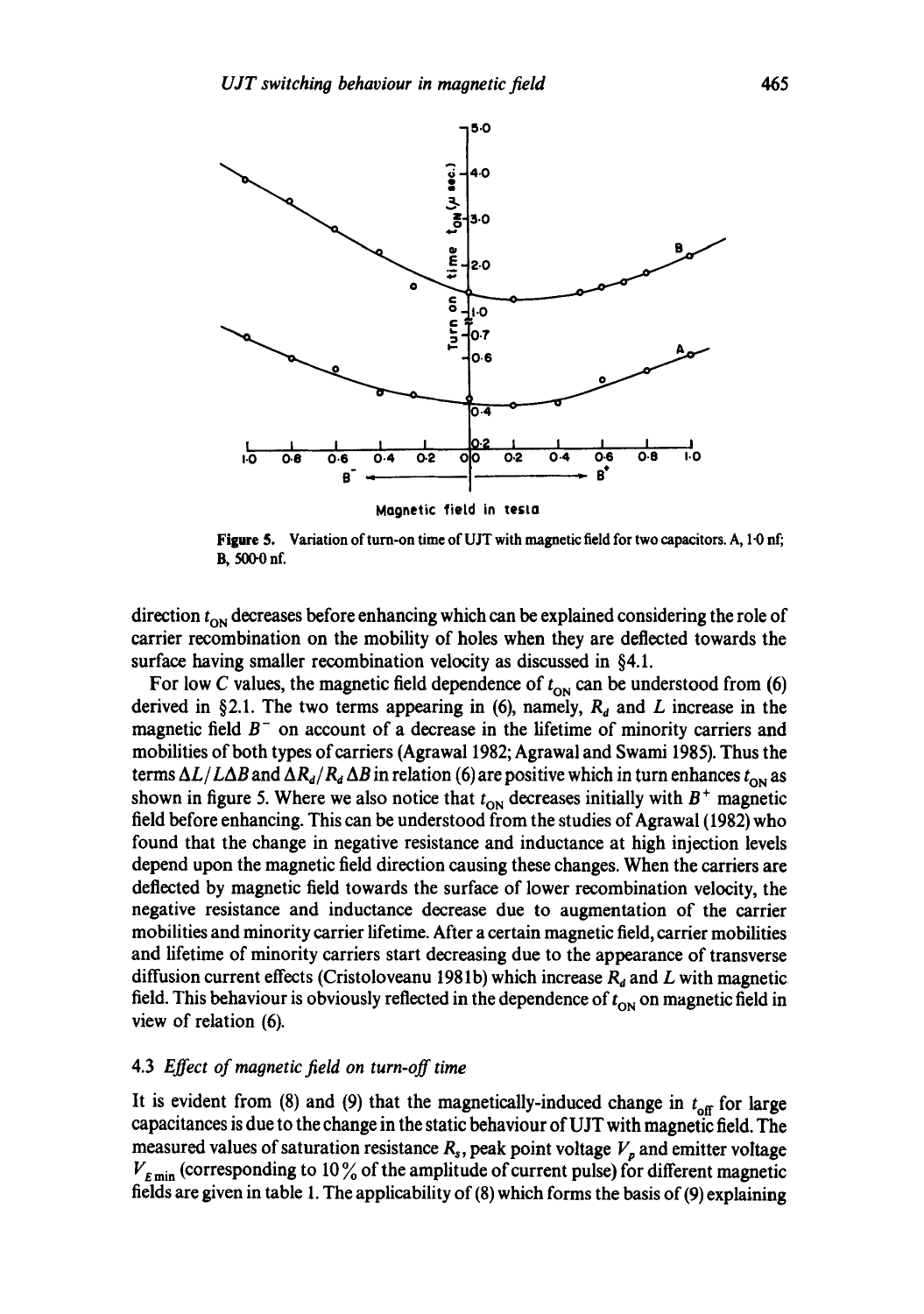|                                                                                      | Magnetic field B |       |        |
|--------------------------------------------------------------------------------------|------------------|-------|--------|
|                                                                                      | 0.0T             | –10T  | $+10T$ |
| Peak point<br>voltage $V$ (in volts)                                                 | $11 - 75$        | 12.50 | 11.50  |
| Amplitude of<br>current pulse $I_n$<br>$(in$ $mA)$                                   | 500              | 200   | 400    |
| Emitter voltage<br>$V_{E \text{min}}$ corresponding<br>to $10\%$ of $I_m$ (in volts) | 3.20             | 2.35  | $2-40$ |
| Experimental<br>turn-off time $(\mu \sec)$                                           | 19               | 45    | 22     |
| Theoretical turn-<br>off time (from<br>equation $(8)$ ) (in $\mu$ sec)               | 17.60            | 43.40 | 23.20  |

Table 1. Comparison between theoretical and experimental turn-off time of UJT for  $C = 500$  nf and  $R_1$  $= 5.6$  ohm in figure 1.



Figure 6. Variation of turn-off time of UJT with magnetic field for two capacitors. A, 1-0 nf; B, 500-0 nf.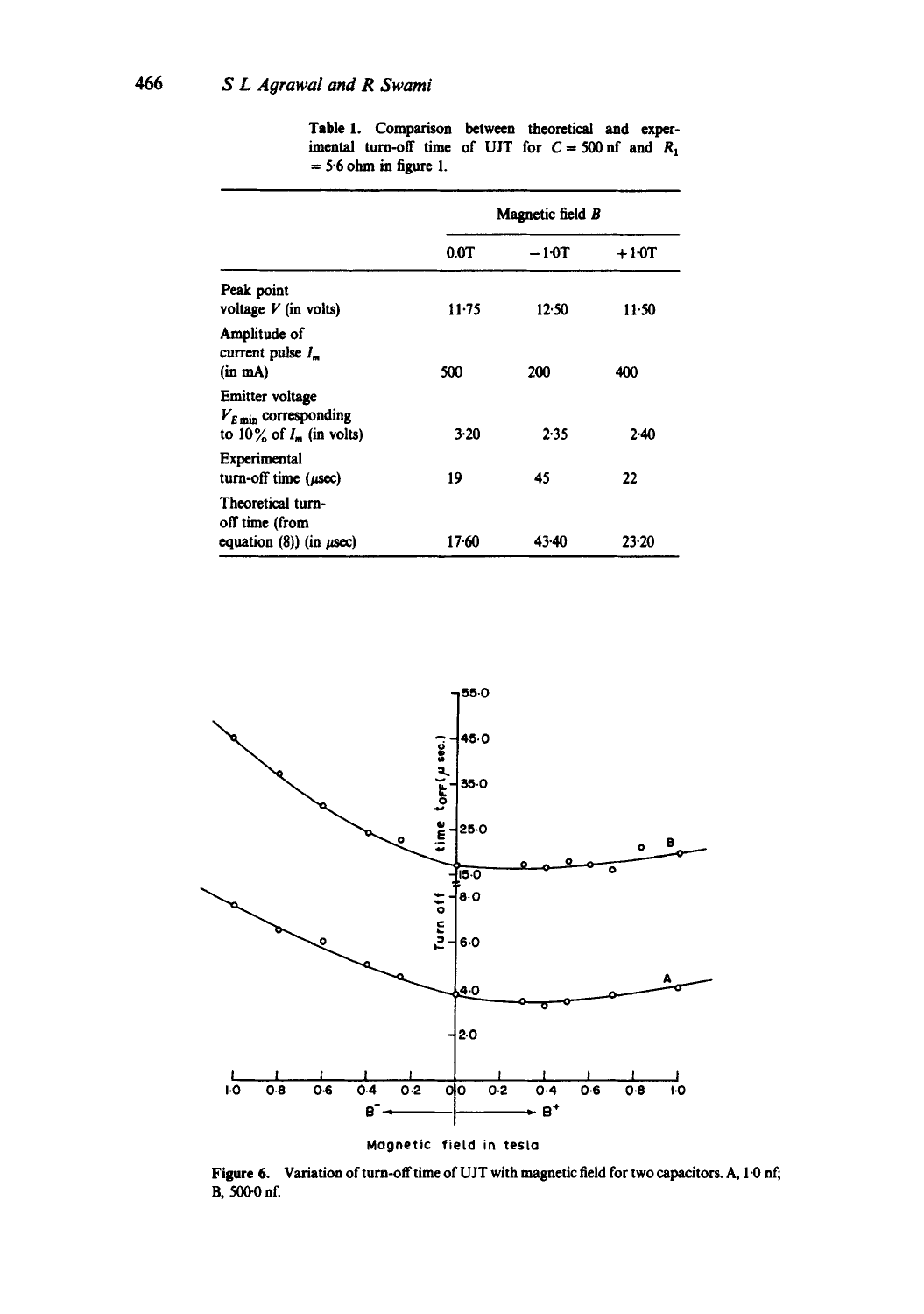

Figure 7. Direction of magnetic field with respect to device geometry.

our results has been checked by theoretically calculating  $t_{\text{off}}$  from the measured parameters given in table 1. It is obvious that the theoretical turn-off time is approximately the same as the experimental turn-off time.

The variation of turn-off time with magnetic field is shown in figure 6 for different  $C$ values. From the investigations of the magnetically-induced changes in static parameters of UJT (Agrawal and Swami 1981) it is evident that when the carriers are deflected by magnetic field towards the surface of high recombination, saturation resistance R<sub>r</sub> increases due to decrease in the minority carrier lifetime. Also the peak point voltage  $V_p$  increases due to the well-known Hall effect and the emitter voltage  $V_{\text{Fmin}}$  corresponding to 10% of  $I_m$  diminishes due to decrease of  $I_m$  for  $B^-$  magnetic field (figure 4). Therefore in view of the above and relation (9)  $t_{off}$  increases in  $B^$ magnetic field. Again when the injected carriers are deflected towards the surface of low recombination, the saturation resistance initially decreases (due to rise in the minority carrier lifetime) and then increases when the transverse diffusion current sets in. Also the peak point voltage decreases in  $B<sup>+</sup>$  magnetic field (Agrawal and Swami 1981) and  $V_{E_{\text{min}}}$  initially increases due to enhancement of  $I_m$  (figure 4) and then diminishes due to decrease of  $I_m$  (figure 4). Therefore, for low  $B^+$  magnetic fields (before the appearance of transverse diffusion current)  $t_{off}$  reduces and at higher  $B^+$  values (after the appearance of transverse diffusion current)  $t_{\text{off}}$  increases.

# **5. Conclusion**

Switching behaviour of UJT in the presence of magnetic field has been analyzed theoretically and verified experimentally on a commercially available UJT *2N2646.* The results show that the various switching parameters of UJT are mainly influenced by the magneto-concentration effect and their impact on various electrophysical parameters of the device.

#### **References**

Agrawal S L 1982 *Magnetic field effects in silicon unijunction transistors and their applications,* Ph.D. thesis, Banaras Hindu University

- Agrawal S L and Swami R 1981 *J. Phys.* DI4 283
- Agrawal S L and Swami R 1985 *Prec. I V National Seminar on physics of semiconductors and devices. Jaipur*  (Meerut: Puneet Press) p. 194

Cristoloveanu S 1981a *International Workshop on the physics of semiconductor devices,* Abstract-poster papers (New Delhi: Allied Publishers) p, 179